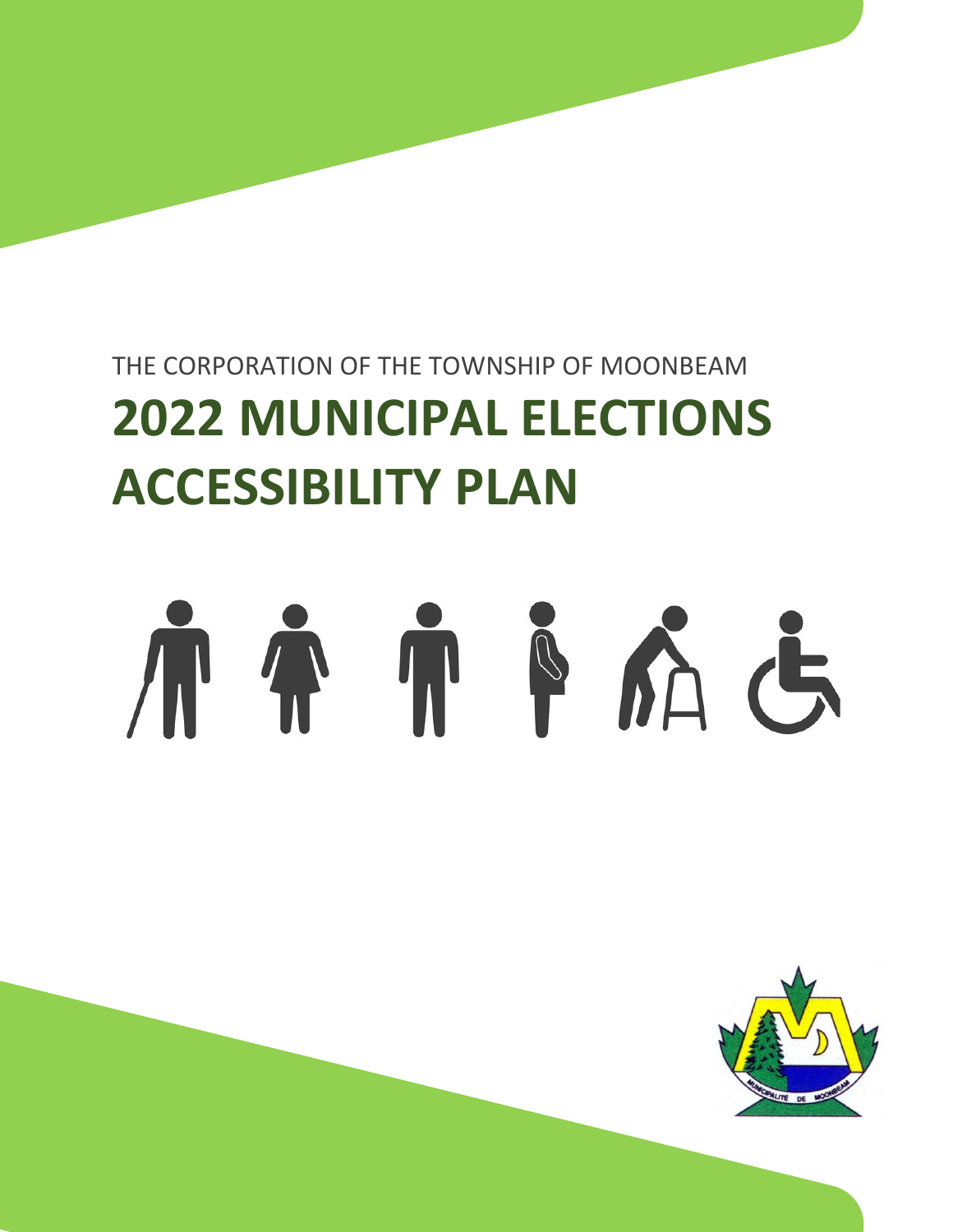# Contents

| <b>APPENDIX "A": ACCESSIBILITY AUDIT CHECKLIST</b> |  |
|----------------------------------------------------|--|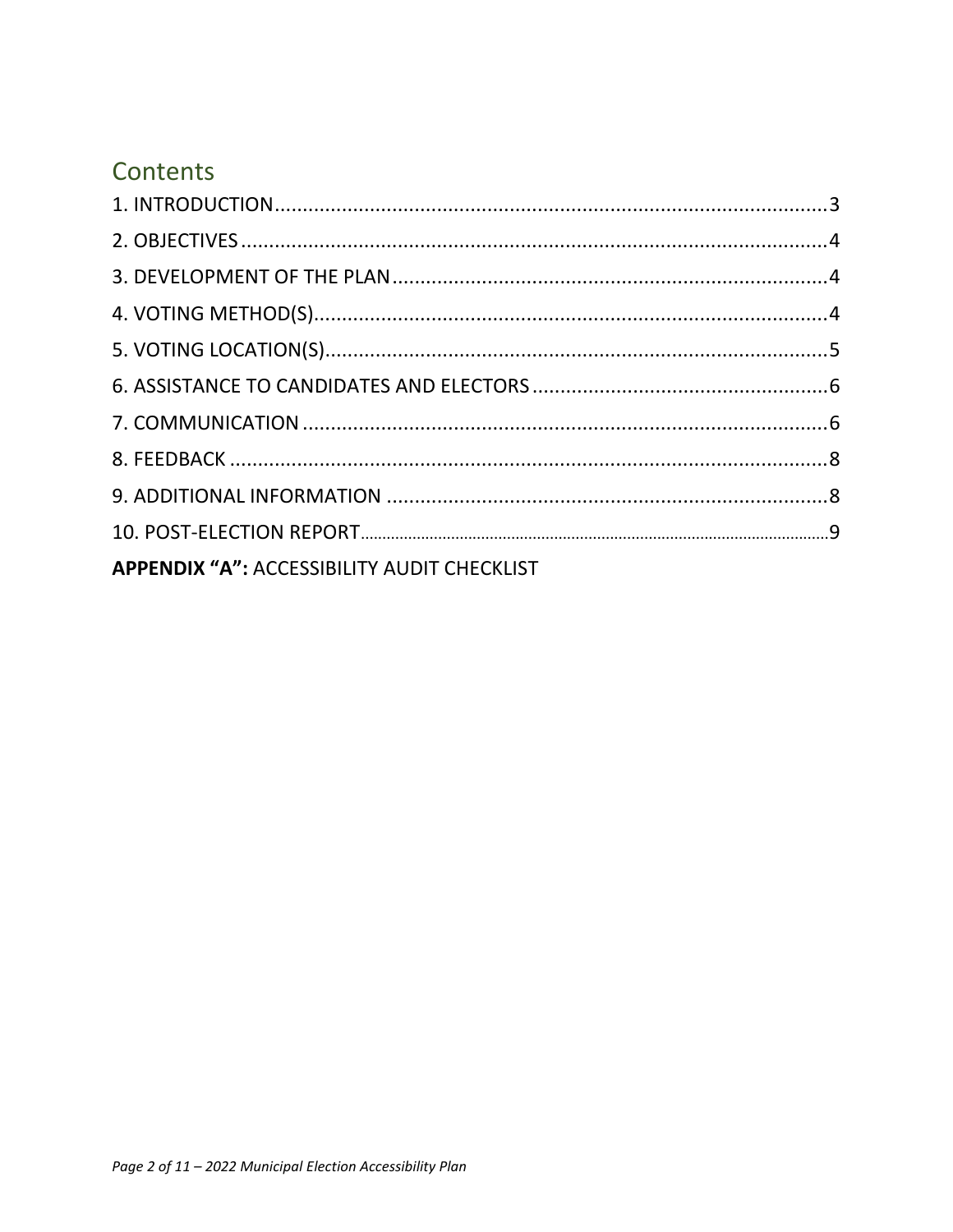#### **1. INTRODUCTION**

This plan will address the specific accessibility requirements in relation to the 2022 Municipal Elections in the Township of Moonbeam.

The Township of Moonbeam has made great efforts in promoting a barrier free community. In an effort to ensure that the 2022 Municipal Election is consistent with the core principles of the Accessibility for Ontarians with Disabilities Act, 2005, this planning document was developed in advance of the election in order to identify appropriate measures to ensure that electoral services in the Town of Moonbeam are conducted in a way that persons with disabilities have access to all and are able to vote independently and privately with access to assistance if needed to identify and eliminate barriers that would prevent them from casting their votes.

This document is an active document and Municipal Clerk will conduct ongoing reviews and updates to the plan to ensure that barriers are removed and accessibility is not and does not become an issue when conducting elections within the municipality.

#### **Number and location of voting places**

45(1) The Clerk shall establish the number and location of voting places for an election as he or she considers most convenient for the electors. 1996, c.32, Sched. S,45(1).

#### **Accessibility**

45(2) In establishing the locations of voting places, the clerk shall ensure that each voting place is accessible to electors with disabilities. 2009, c.33, Sched. 21, s. 8(23).

#### **Plan Re: barriers**

12.1(2) The clerk shall prepare a plan regarding the identification, removal and prevention of barriers that affect electors and candidates with disabilities and shall make the plan available to the public before voting day in a regular election. 2016. C.15, s. 11.

#### **Report**

12.1(3) Within 90 days after voting day in a regular election, the clerk shall prepare a report about the identification, removal and prevention of barriers that affect electors and candidates with disabilities and shall make the report available to the public. 2016, c.15, s. 11.

#### **Variations for electors with visual impairments**

41(3) The Clerk shall make such changes to some or all of the ballots as he or she considers necessary or desirable to allow electors with visual impairments to vote without the assistance referred to in paragraph 4 of subsection 52 (1). 1996. c/ 32, Sched., s.41(3); 2001, c. 32, s. 30(1).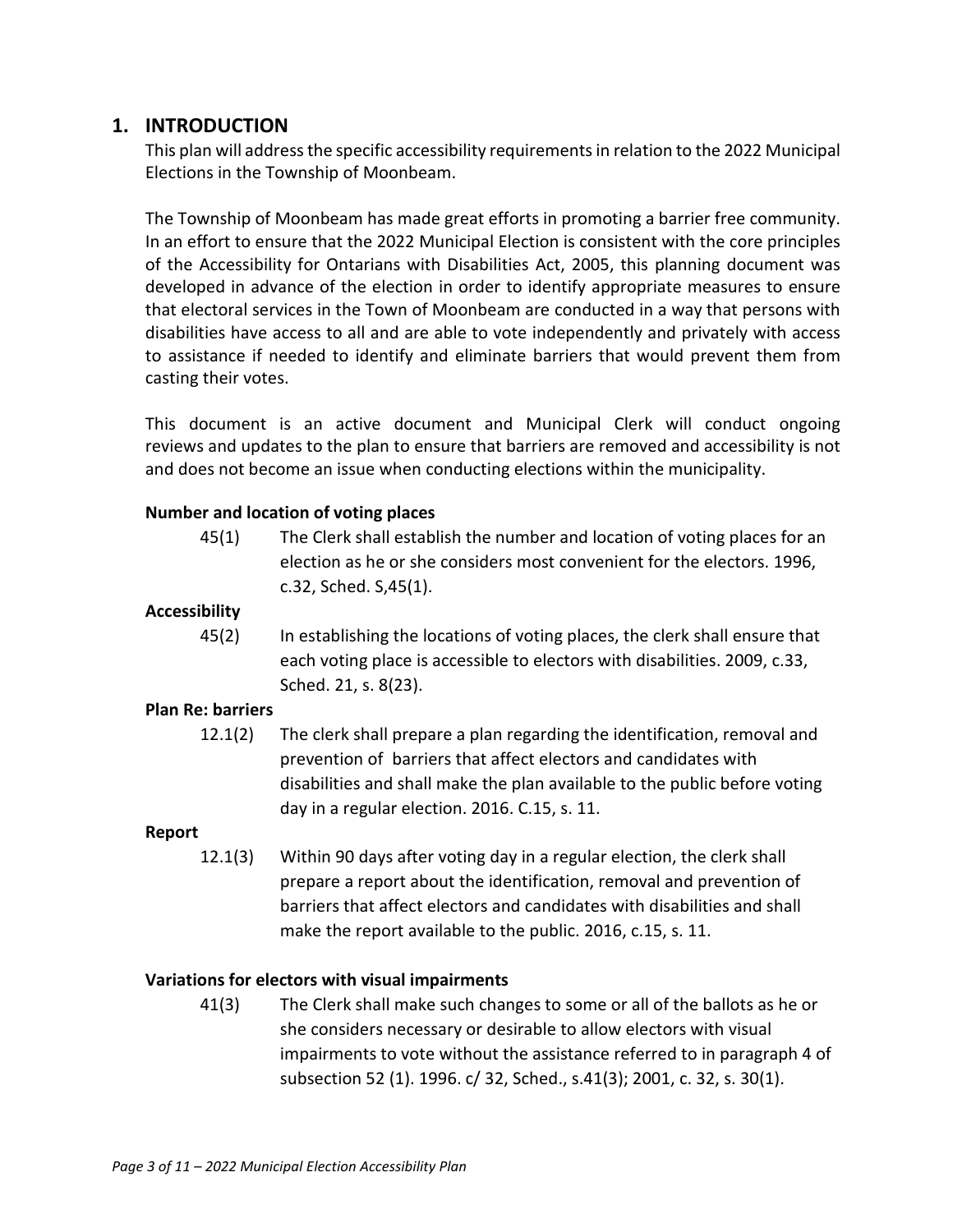#### **2. OBJECTIVES**

This plan is intended to highlight measures that the Township will be implementing to ensure equal opportunity for all electors and candidates. These objectives include:

- That all voting locations are accessible;
- That persons with disabilities are able to independently cast their vote and verify their selection;
- That persons with disabilities have full and equal access to all information on where and when to vote and on eligible candidates;
- That persons with disabilities can fully participate in the Municipal Election as an elector, candidate or election official;
- That efforts are made to ensure that electors with disabilities are aware of the accessibility measures available via channels such as the community newsletters, media launches, the Township's website and social media (Facebook).

#### **3. DEVELOPMENT OF THE PLAN**

The Town of Moonbeam 2022 Municipal Election Accessibility Plan has been developed by the Clerk in review of various acts associated with accessibility including the Municipal Elections Act, 1996, the Ontarians with Disabilities Act, 2001 and the Accessibility for Ontarians with Disabilities Act, 2005.

This plan will be reviewed at a minimum of every 4 years (prior to elections) and following elections to identify areas that could see improvements. The plan will be updated as needed, when changes in legislation occur or if a barrier is identified.

#### **4. VOTING METHOD(S)**

#### **In-person Voting at the Raymond-Bouchard Community Centre**

An Accessible voting area will be available at the Raymond-Bouchard Community Centre located at 28 Albert Street on election day, October 24, 2022 from 10 am to 8 pm. Interior and voting area shall be wheelchair and scooter accessible, well-lit and seating shall be available. Entrance shall be clear of obstructions and tripping hazards and will allow sufficient space for use of a wheelchair or scooter. Voters may attend the Raymond-Bouchard Community Centre location throughout the voting period.

The Township of Moonbeam will be operating at the same location during the Advance Voting Period:

- On October 13, 2022 from 1 p.m. to 8 p.m. and;
- On October 15, 2022 from 10 a.m. to 8 p.m.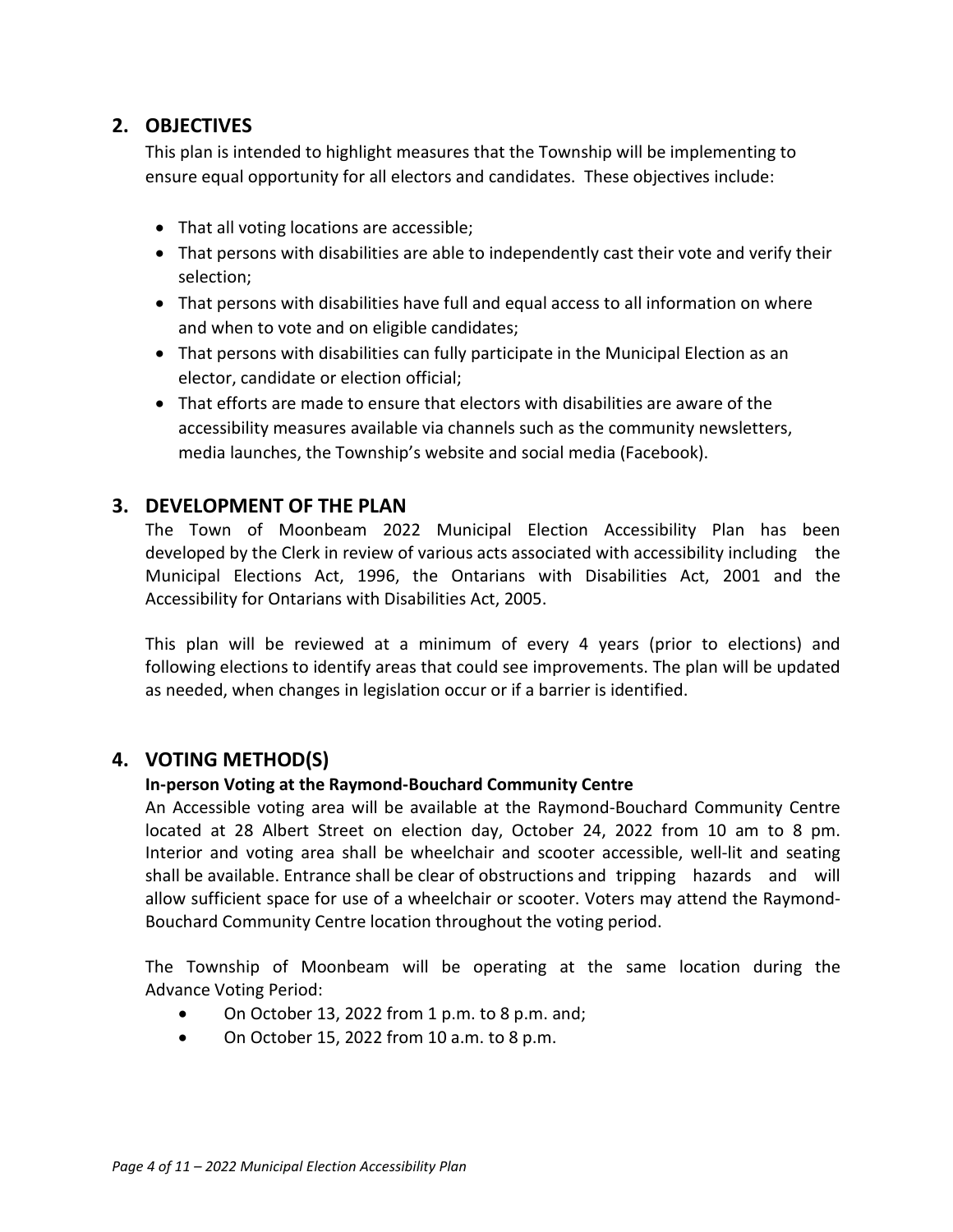#### **5. VOTING LOCATION**

For the purpose of this plan, Voting Location includes the exterior parking and walkways associated with the location.

In order to ensure that each Voting Location is accessible to electors with disabilities, a comprehensive accessibility audit of each voting location will be conducted to ensure that each voting location is accessible to electors with disabilities. The site location accessibility audit checklist is included as Appendix "A" to this document.

Prior to the election, a site map of all advance voting and voting day locations will be made available on the Township's election webpage.

#### **Accessible Route**

An easily navigable route will be marked for entry into the voting location and into the voting area within the location. The voting area will be identified with clear and understandable signage.

#### **Parking**

Designated parking for electors with disabilities is to be provided in close proximity to the entrance of the Voting Location where possible. Accessible parking spaces will be clearly marked and will be on firm and level ground.

#### **Entrance/Exit to the Voting Location**

All entrances to the Voting Location will be easy to access and barrier free. Every effort will be made to ensure that the door into the interior Voting Area is wide enough for a wheel chair, scooter, other assistive device or service animal to pass through safely and easily. Should doors into the interior Voting Area not be accessible the doors shall remain propped open for the duration of the voting location hours. Routine checks of the entrance and exit routes will be made throughout the day.

#### **Interior Voting Area**

Access to the interior Voting Area will be level and easily traversed. Any doormats or carpeting will be level with the floor to prevent potential tripping hazards. All voting areas are to be well lit and seating will be made available.

#### **Support Persons**

Electors with disabilities may be accompanied by a support person within the Voting Place. In addition, an Election Official in each Voting Place can assist the voter in casting their vote. Prior to entering the voting booth, the Election Official shall, in conjunction with the elector with the disability, determine the extent to which he/she needs assistance and the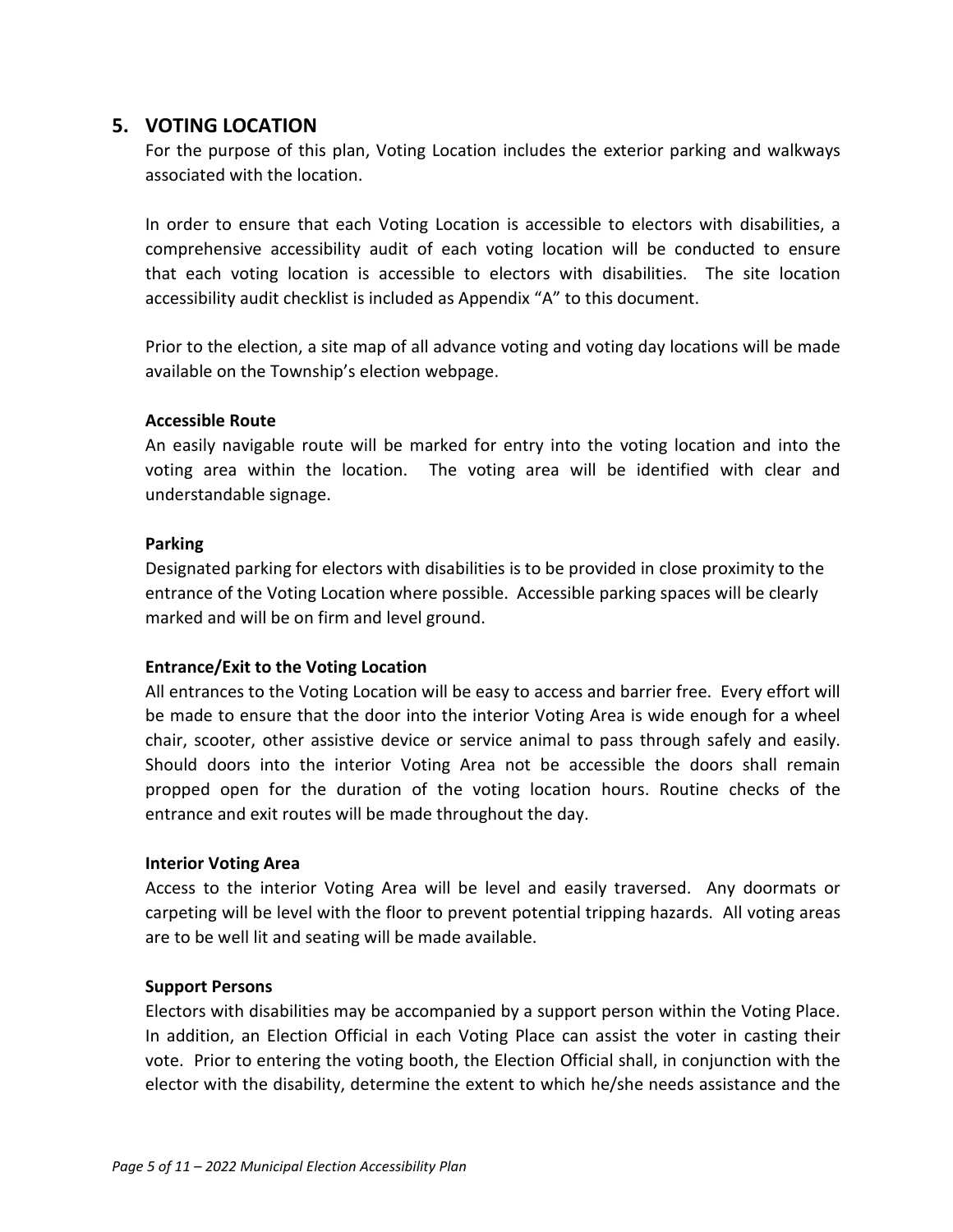best way in which this assistance can be provided. This may actually be marking the ballot as directed by the person with the disability.

#### **Assistive Personal Equipment**

Electors with disabilities may use assistive personal devices including wheelchairs, walkers, white canes, walking canes, note taking devices, portable magnifiers, personal oxygen tanks and devices for grasping.

#### **Service Animals**

An animal is a Service animal if it is readily apparent that the animal is used by a person with a disability for reasons relating to his or her disability, for example, a guide dog wearing a harness. Service animals will be permitted in voting places.

#### **Vision Loss**

Each Voting Place will be equipped with magnifying sheets to assist an individual with low vision.

#### **Hearing impaired, Deafness and Hearing Loss**

Each Voting Place will be equipped with a pad of paper and pen to communicate with the hearing impaired if required.

### **6. ASSISTANCE TO CANDIDATES AND ELECTORS**

#### **Service Animals**

Candidates and scrutineers are permitted to be accompanied by a service animal at all Voting Places and other designated election locations.

#### **Campaign Expenses**

Expenses that are incurred by a candidate with a disability or a registered third party who is an individual with a disability that are directly related to the disability, and would not have been incurred but for the election to which the expenses relate, are excluded from the permitted spending limit for the candidate.

#### **7. COMMUNICATIONS**

The Township is required, as per the Accessible Customer Service Standard, to provide a copy of a document to a person with disability, or the information contained in the document, in a format that takes into account the person's disability.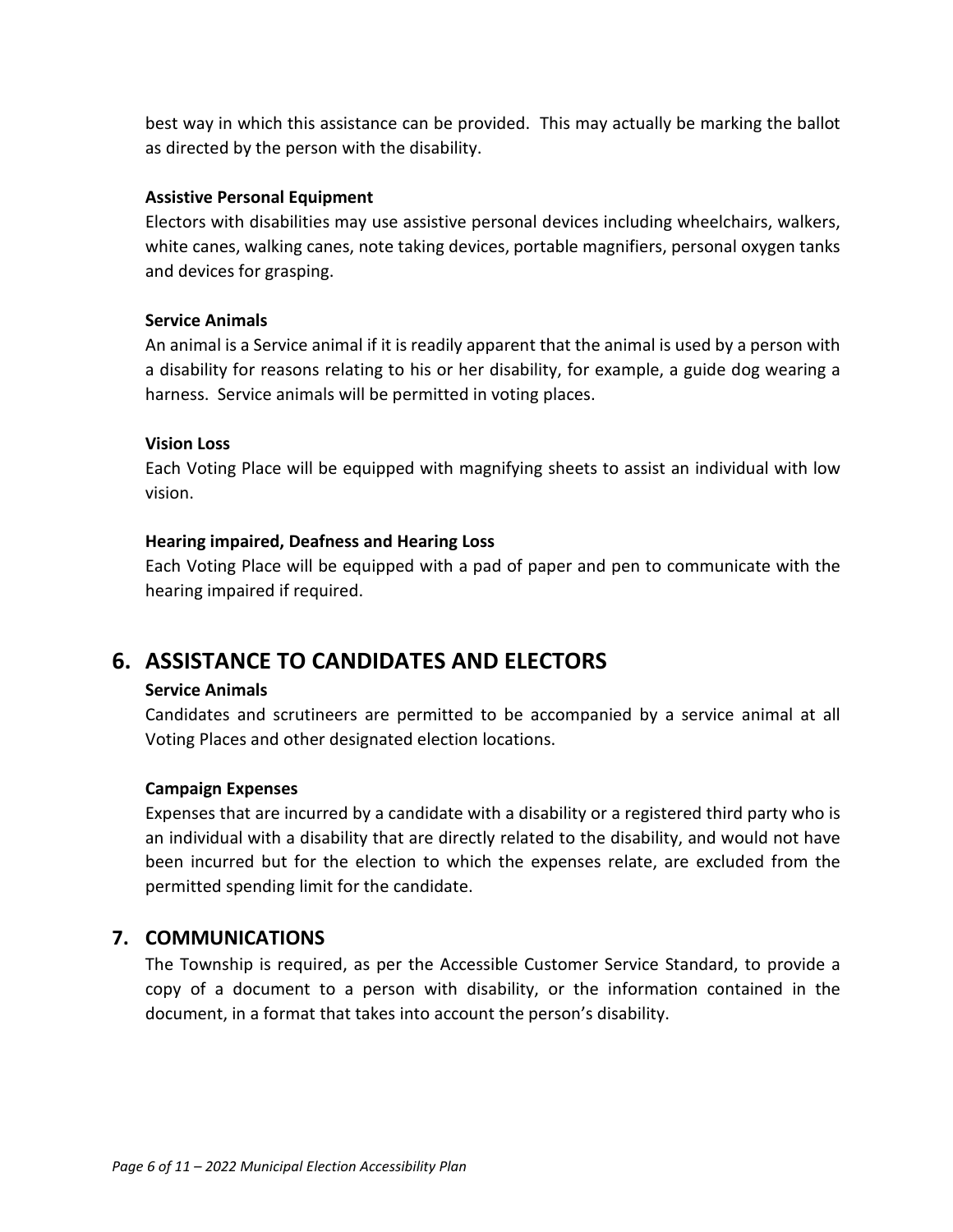#### **Alternate Formats**

Alternate formats are other ways of publishing information besides regular print. Some of these formats can be used by everyone while others are designed to address the specific needs of a user. The Municipality and the person with a disability may agree upon the format to be used for the document or information.

In the event the information is not generated by the Municipality or is supplied by a third party, the Municipality will make every effort to obtain the information from the third party in an alternate format and/or will attempt to assist the elector by providing assistive equipment.

#### **General Election Material**

Large Print – printed material generated by the Municipality will be provided in a sans serif font, minimum 11 point, and can be made available in a font (print) size that is 16 to 20 points or larger.

#### **Service Disruptions**

From time to time and/or for unforeseen circumstances beyond the Township's control, temporary service disruptions may be experienced. In the event of temporary accessible service disruption, Election Official will commit to making reasonable efforts to ensure that services are reinstated as quickly as possible and that alternative services are provided where feasible.

In these instances of service disruptions, the Township will provide reasonable notice in the event of a planned or unexpected disruption in the facilities or services usually used by persons with disabilities.

Accessible services in relation to this plan include voting places, election materials and/or voting provisions for electors with disabilities at the Voting Location.

In the event of disruptions to service or unforeseen circumstances that affect the accessibility of Voting Locations during the advance vote or on the final voting day, Notices of Disruption will be posted in real time:

- On the Township's website and election webpage;
- On Facebook;
- Posted at the site of disruption; and
- Where applicable, a media advisory will be issued.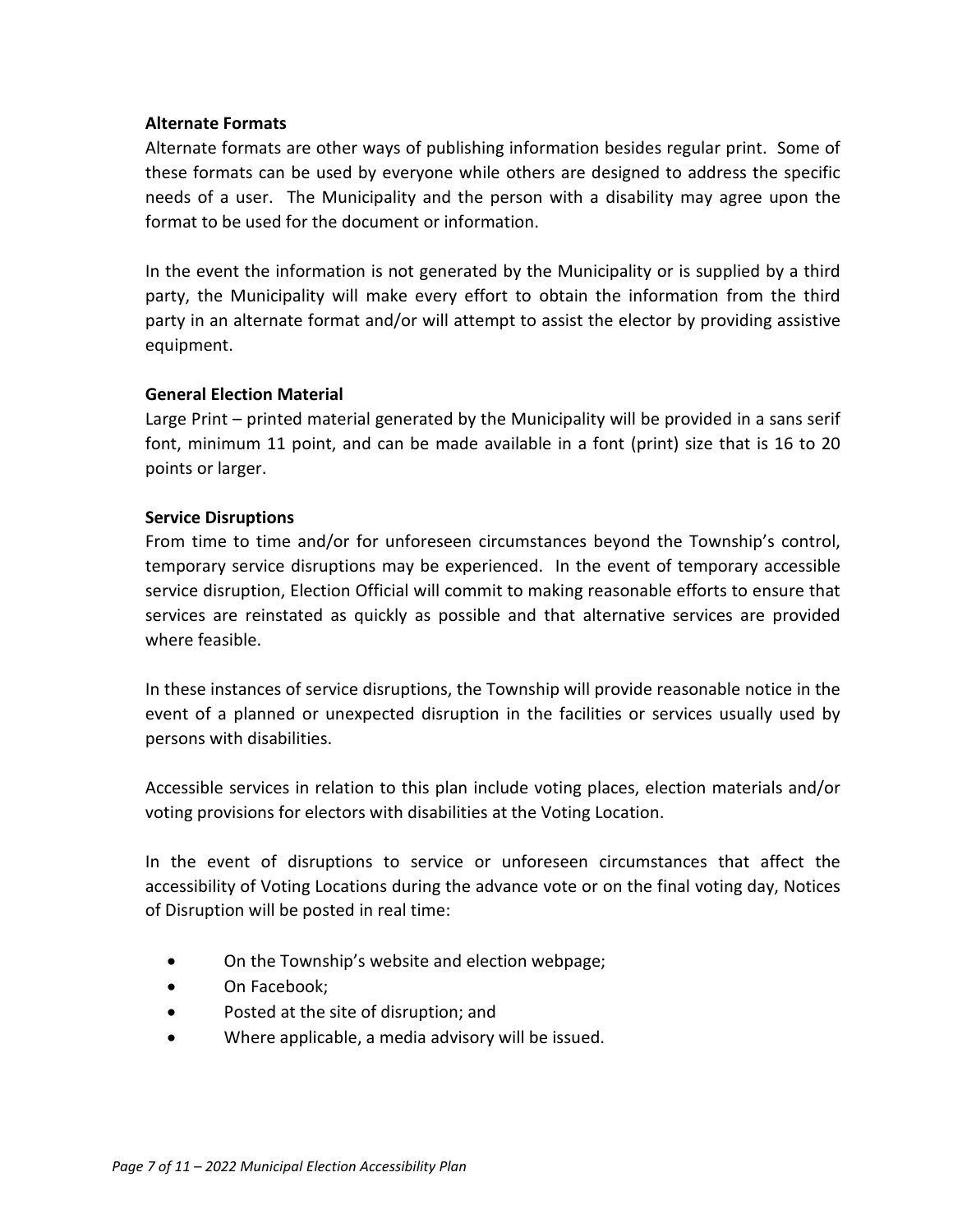#### **8. FEEDBACK**

The Municipality welcomes customer feedback to identify areas where changes need to be considered and ways in which the municipality can improve the delivery of an accessible election.

Comments and feedback can be submitted by any of the following methods:

| Telephone:         | 705-367-2244                                                                                    |  |
|--------------------|-------------------------------------------------------------------------------------------------|--|
|                    | Carole Gendron, Clerk                                                                           |  |
| In Person or Mail: | Carole Gendron, Clerk<br>53 St. Aubin Avenue, PO Box 330<br>Moonbeam, Ontario<br><b>POL 1VO</b> |  |

Email: [cgendron@moonbeam.ca](mailto:cgendron@moonbeam.ca)

Once received, the municipal staff will respond to the candidate or elector directly within 3 business days providing an anticipated action and timeframe for a full response, where appropriate.

The feedback process provides election staff with an opportunity to take corrective measures to prevent similar occurrences, address training needs, enhance service delivery and provide alternative methods of providing election information and services.

#### **9. ADDITIONAL INFORMATION**

#### **Legislative Services**

Legislative Services staff can answer any questions you may have about running for office, the election in general or specific provision for those persons with disabilities.

The Legislative Services Staff for the Township of Moonbeam:

Carole Gendron, CAO/Clerk Treasurer Brigitte Gravel, Interim Clerk Treasurer

#### **Township Election webpage**

The Township of Moonbeam Election webpage is continuously updated to reflect the most recent developments and information. Visit [www.moonbeam.ca](http://www.moonbeam.ca/) for an up-todate list of candidates and other important messages or events throughout the election year.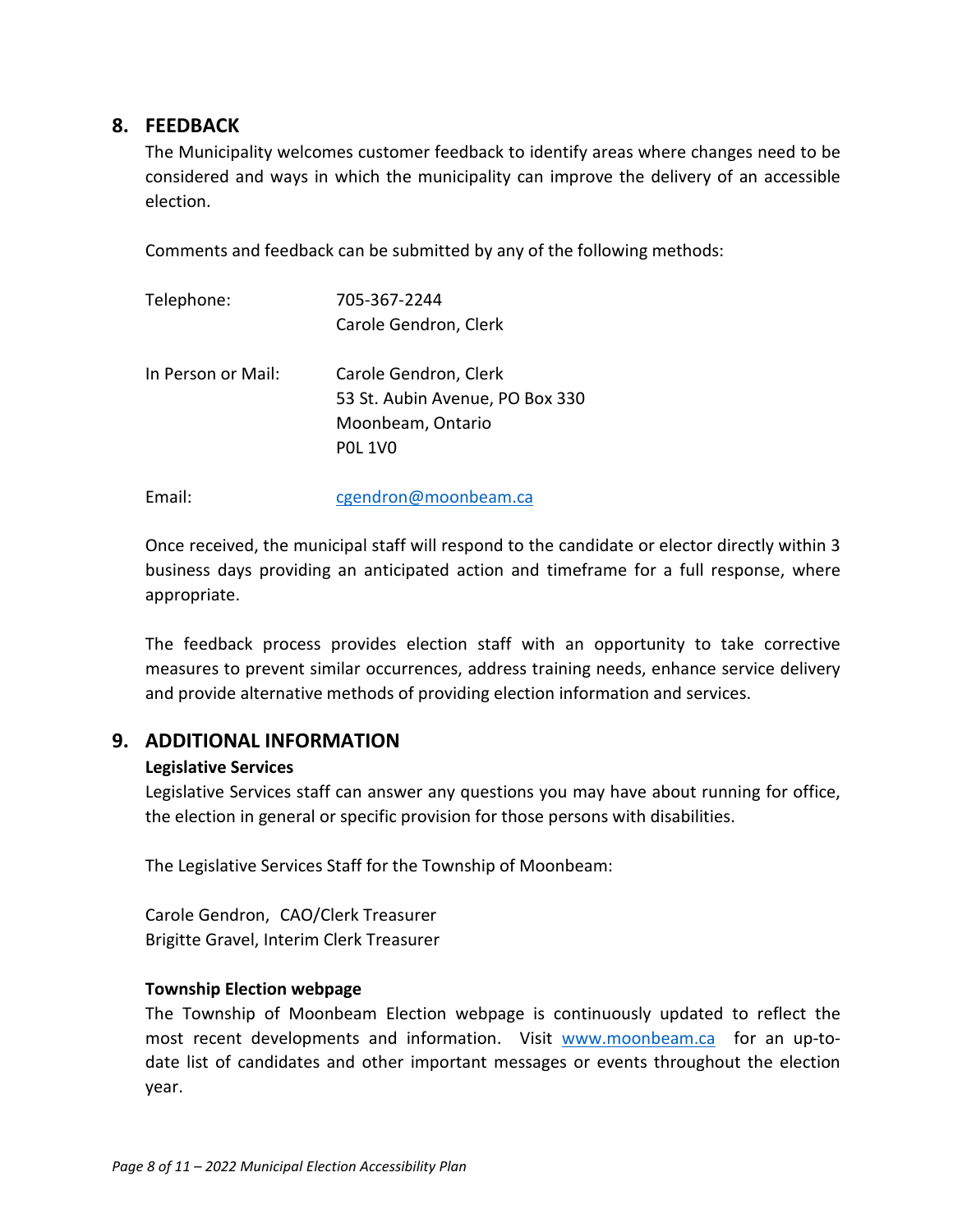#### **Ministry of Municipal Affairs and Housing – Election website**

**<https://www.ontario.ca/page/get-know-your-municipality>**

This website contains information about municipal elections, the Province of Ontario 2022 Municipal Elections Candidates and Voters Guide as well as the Ministry's commitment to promote greater accessibility for electors and candidates with disabilities.

#### **Service Ontario – e-laws**

#### **<https://www.ontario.ca/laws>**

This website contains all statues including the Municipal Elections Act, 1996, the Ontarians with Disabilities Act, 2001 and the Accessibility for Ontarians with Disabilities Act, 2005.

#### **10. POST-ELECTION REPORT**

Section 12.1 (2) of the Municipal Elections Act, 1996 as amended states the following: "Within 90 days after voting day in a regular election, the clerk shall submit a report to council about the identification, removal and prevention of barriers that affect electors and candidates with disabilities."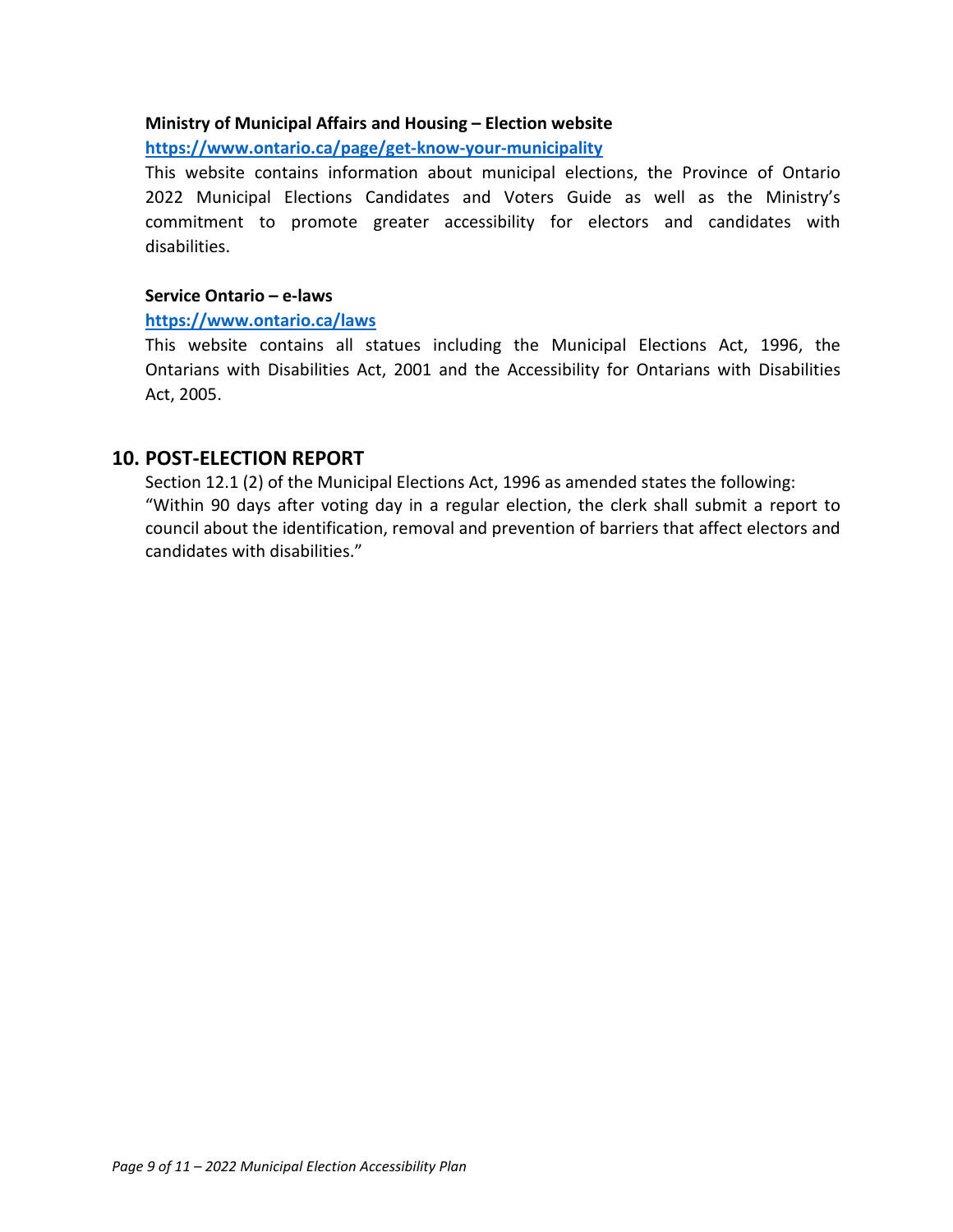## **2022 MUNICIPAL AND SCHOOL BOARD ELECTIONS ACCESSIBILITY AUDIT CHECKLIST**

**Facility Name: Raymond-Bouchard Community Centre**

**Facility Address: 28 Albert Street**

**Audit date:**

#### **Audit conducted by:**

| <b>Criteria</b>                  | Y/N | <b>Comments</b> |
|----------------------------------|-----|-----------------|
| Are accessible male and          |     |                 |
| female washrooms?                |     |                 |
| Is there a First Aid Kit         |     |                 |
| available on site?               |     |                 |
| Is there a telephone available   |     |                 |
| on site?                         |     |                 |
| Is the facility name or          |     |                 |
| address clearly visible from     |     |                 |
| the street or sidewalk?          |     |                 |
| Is the entrance accessible       |     |                 |
| $(ramp)$ ?                       |     |                 |
| Is the ramp well designed        |     |                 |
| and safe?                        |     |                 |
| Is the door hardware             |     |                 |
| accessible?                      |     |                 |
| Is the doorway wide enough       |     |                 |
| for a person using a             |     |                 |
| wheelchair or scooter to pass    |     |                 |
| through?                         |     |                 |
| Is the door easy to open?        |     |                 |
| Is the entrance easy to see?     |     |                 |
| Is the entrance well lit?        |     |                 |
| Is there level access from the   |     |                 |
| entrance to the voting area?     |     |                 |
| Is the flooring non-slip, even   |     |                 |
| and level?                       |     |                 |
| Is the voting location well lit? |     |                 |